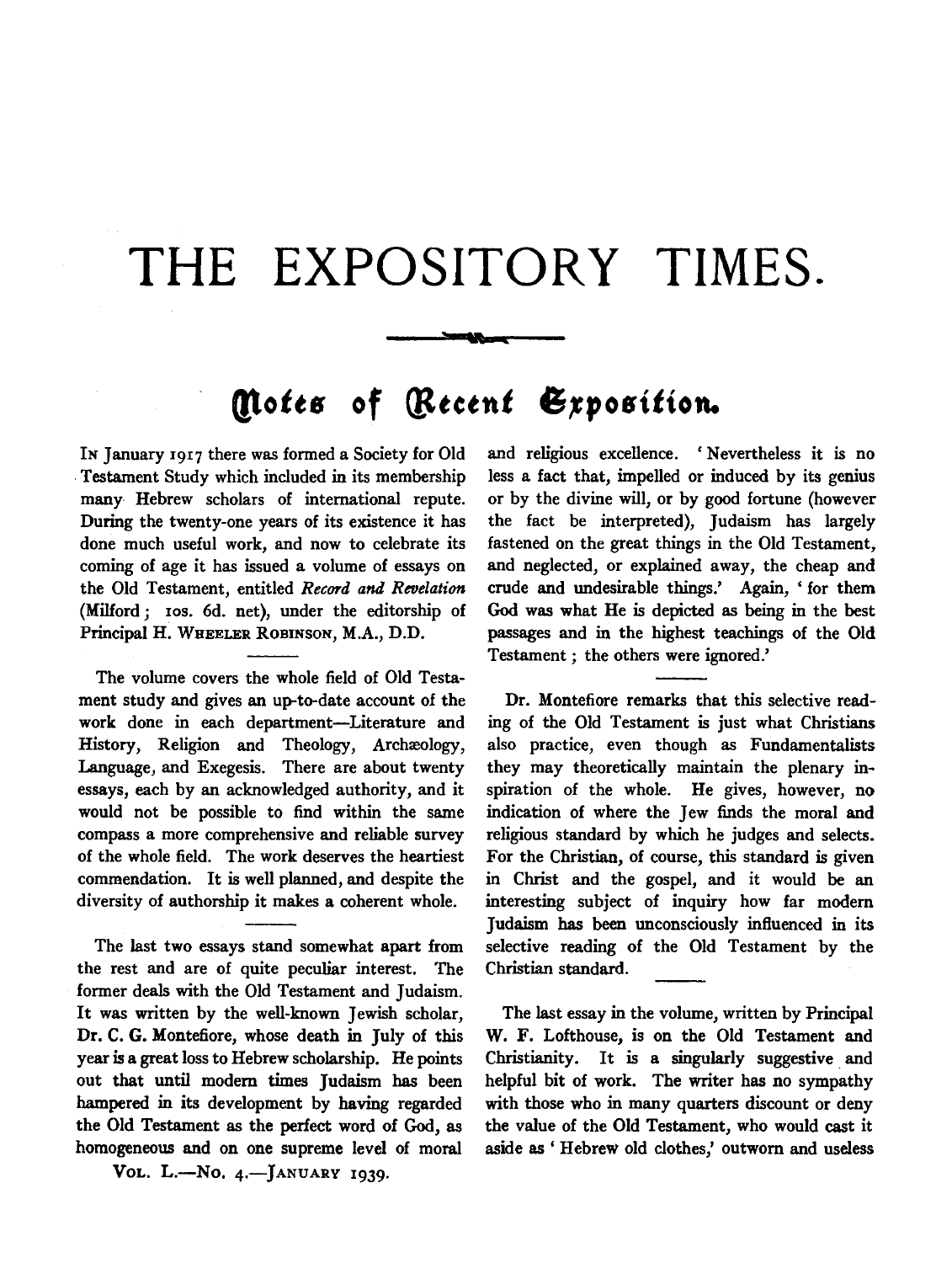because superseded by the Gospel. It is his conviction that 'the New Testament is properly intelligible only in the light of the Old, that the Old Testament is only fully intelligible in the light of the New; and also that, so understood, the Old Testament contains the record of a revelation of divine will and purpose, without which life cannot be rightly lived on this earth, or peace, justice, and goodwill among men attained.'

The religion of every part of the Old Testament is the religion of promise. ' With their feet firmly set on a track that leads back to certain indubitable events, and with keen attention to all that is happening around them, the best of the Hebrews fix their eyes on what lies in front, and even, by a daring and heroic venture, on what is hidden on the other side of the horizon.' What is to come they can only dimly see, and how it will come they can only guess, but their faith is never daunted, nor do hope and courage fail. The writers of the New Testament had all this in view, for they had been brought up on the Old Testament and were steeped in its language and thought. Yet now a striking difference of tone emerges. ' If the Old Testament looks from the present to the future, the New looks from the future to the past, or rather, as the grammarian would say, to the perfect tense. The promise is fulfilled *;* the grace of God has been manifested *;* the deliverer has appeared *;*  we have seen Him, heard Him, known Him.' But the end is not yet, there is more to come. The Christian looks for the consummation *;* Jesus Himself waits till all His enemies are put under His feet.

At first reading, the words of Jesus suggest something wholly new. If the vocabulary is that of the Old Testament, the spirit is fresh. Jesus Himself recognizes this when He contrasts His words with what was said by them of old time. Yet He knew Himself to be in line with the prophets. As He said, He came not to destroy but to fulfil. 'Are Law and Gospel opposed? Did Jesus remove the first to establish the second ? Properly speaking, there is no opposition between the two. Paul might allow himself sometimes to speak of the

Law as if it were merely a catalogue of burdensome and senseless duties. But he was too good a Jew not to know that it was more than this. It was God's instruction to men, revealing to them how they could enjoy His favour. It was more. It was a promise, though a conditional one. " If you do this, you shall live and be blessed.'' But through sin the promise was continually deferred, The heart was sick. Hence the Gospel *;* a second promise, and this time not conditional.'

Between the thought and language of the Old Testament and the New there is thus a profound harmony of which Christian theology must take full account. The theologian neglects the Old Testament at his peril. It is not too much to say that many strange divergencies in Christian theology might have been avoided ' if the theologians bad taken the trouble to read their New Testament texts with eyes that had grown familiar with what they might have seen in the Old.'

Take, for example, the doctrine of God. How variously it has been presented. God has been held to be the Supreme Being whose existence, but not His grace, can be demonstrated by reason. Or He has been conceived as the stem Judge, the outraged potentate, or by contrast, the loving Father too kind and lenient ever to punish. Now it is not to be denied that such conceptions are to be found in the Old Testament, but each of them is only part of the picture. ' If we put the picture together, we have a jealous will, intense and passionate, who, lord of the whole world which His providential care has created, uses it and every event which takes place within it to draw men, once created in His image, to Himself. Could any portrayal of God help to keep the theologian nearer to the New Testament presentation than this ? '

Or take the doctrine of sin. It is variously spoken of as an infringement of law, or as a weakness of the will, or an inherited taint, a relic of the beast, or as a physical poison springing from the unclean desires of sex. Its effect upon the will-is hotly disputed. Man, no matter how grave and prolonged his sin, is still unconditionally free, or, on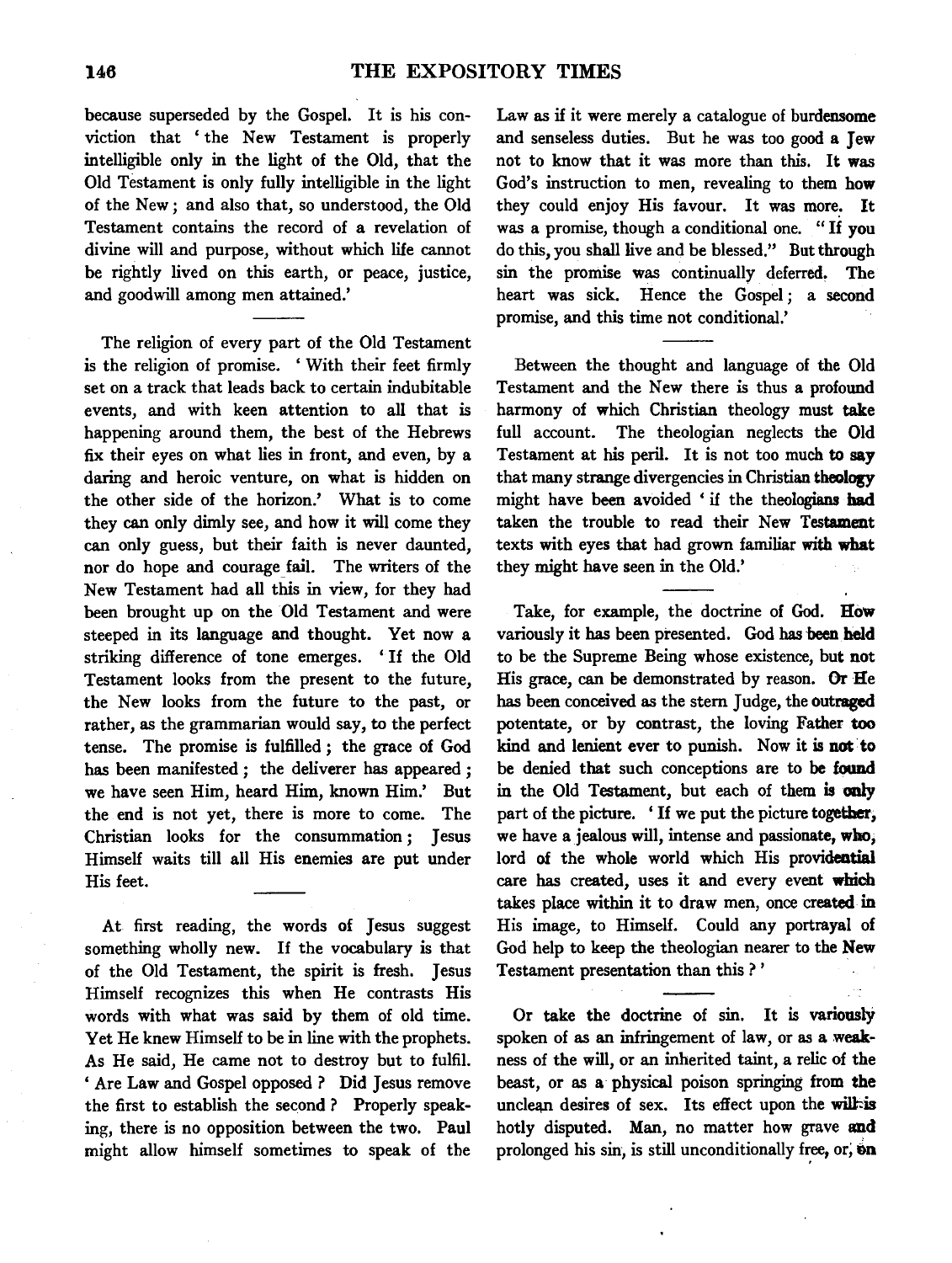the contrary, his will. is totally enslaved. 'The Old Testament writers are not interested in the discussion of these subjects ; they leave it for later Jewish and Christian theologians. But they are aware that sin is a condition, partly no doubt of the body, certainly of the mind and will ; a disease ; .a contamination. But even when the whole heart is sick God will call for repentance; and God's will cannot be for the impossible. Once man responds, in God's appointed way, God is ready with His grace. There is more in the New Testament than this ; but there is more here than in much of our theology.'

So in regard to the Atonement the number of theories advanced is notorious. Of these, of course, the writers of the Old Testament are wholly ignorant. But the Old Testament has a doctrine of personal reconciliation, and if some of our theories of the Atonement had been tested by it their inadequacy would have been exposed. In the Old Testament ' the devil, in the theologian's sense, has no infiu- ~nce on God's dealings with men; nor does God demand so much suffering as a penalty for so much sin; He is neither desirous of the death of a sinner, nor is He moved by anything except the return of the sinner from his own wickedness, that he may live. But is not blood demanded that He may be appeased ? Is not vicarious sacrifice at the centre of Israel's thought of man's approach to God? This view we have already seen reason to doubt. But even were it true, the animal that is sacrificed for man's sin is in no sense being *punished,* nor are its sufferings dwelt upon. Its blood is regarded as shed in order that by that pure offering the offerer may be purified and enabled to come into the presence of God. Even if the Servant Songs had never been composed, the Old Testament might have protected us from the misconceptions of a thousand years of Christian speculation.'

Hence we can see how profoundly true is Augustine's dictum that the Old Testament is *patent* in the New, and that the New Testament is *latent* in the Old. In the Old Testament veil after veil that covers the face of truth is withdrawn, and men are bidden look for the perfect unveiling.

That perfect unveiling is given in the New Testament in the Person of Him who is the Word incarnate. Is this a baseless assumption, then our hope is vain, our belief in a divine revelation is but a dream. The Old and New Testaments stand or fall together. ' If the Christian's faith in the Son of God is an error or a delusion, the Old Testament will fall with it. For its record will be no more than a record of old unhappy, far-off things; and its expectation will be as the vanishing glamour of a mirage. But if God has indeed been declared by the only-begotten Son which is in the bosom of the Father (and to whom else should we go ? has He not the words of eternal life ?), then the Old Testament also is a revelation, and a revelation, it is not too much to say, of permanent and priceless worth.'

Yet another book from Professor C. H. Dopp's busy pen! This time it is *History and the Gospel*  (Nisbet ; 6s. net), being five Lectures delivered in March, 1938, at the Episcopal Theological School, Cambridge, Massachusetts; Union Theological Seminary, New York; and the Andover-Newton Seminary. They reveal once more the author's power of clear and suggestive exposition.

In nineteenth-century criticism the aim was · by analysis of the Gospels and assessment of them as historical documents to reach the historical Jesus. But in modem criticism the Gospels are recognized as emphatically teligious documents, and the tendency is to decry the significance of mere facts of history, supposing they could be ascertained. It is part of the revolt against ' historicism ' and the renewed interest in the dogmatic aspect of the Gospels, as conveying a divine revelation.

While this shift of emphasis is all to the good; we must still ask the historical question. Christianity cannot be indifferent to historical fact. The Gospels are religious documents, but their witness to faith is bound up with their witness to certain events that happened in history. It therefore remains a question of acute interest to the Christian theologian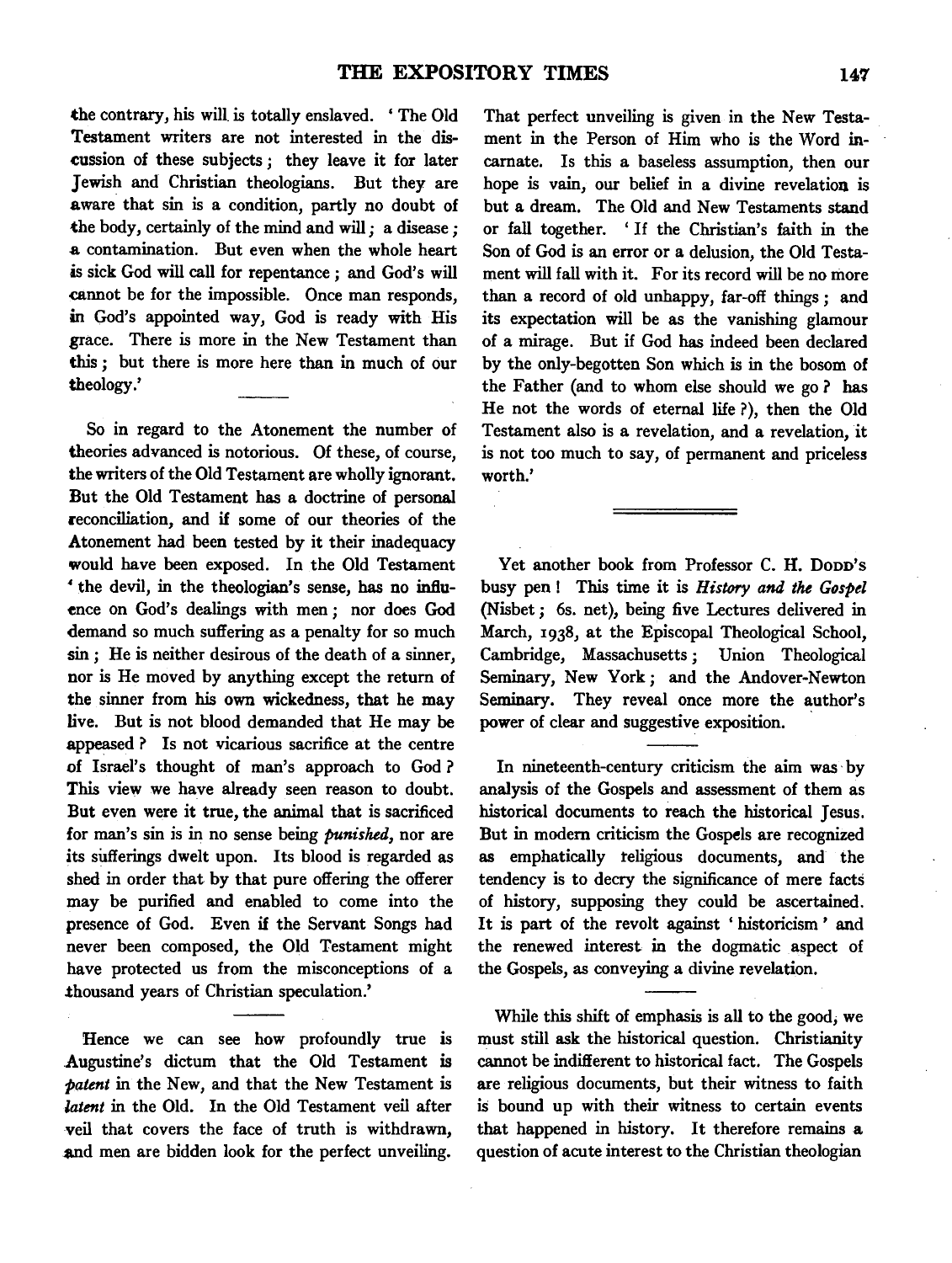whether their witness to historical events is in fact true.

But what is implied in the description of Christianity as an historical religion ? The mystical type of religion concerns itself with man's inner life, rejecting the things which are temporal and aspiring to the eternal. For it, history is at best irrelevant and at worst a hindrance to the soul's union with God. Nature-religion, on the other hand, looks upon the world of time and sense as a medium of divinity, being a response to the' numinous' or awe-inspiring quality of natural phenomena, whether regular or exceptional. But for it also history as such is irrelevant.

While Christianity does not reject the idea of the revelation of God in mystical experience or in the sphere of Nature, but takes up both modes of revelation into its own scheme, it finds in history the primary field of divine revelation. ' It is from the vantage point of a historical revelation that we can look both inwards upon the life of the spirit and outwards upon the world of Nature and discern in both the vestiges of the Creator.'

When it is said that for Christianity the eternal God is revealed in history, it does not mean that any striking episode in history may be regarded as the self-revealing act of God, such as the re-emergence of the German nation under Adolf Hitler *;*  nor that the truth about God can be discovered by a synthesis of the observed facts of history, as in the ' organic ' or the ' cyclic ' theory put forward by the philosopher of history.

History, as the field of the self-revealing activity of God, does not consist of bare events, nor of any casual event, but of a particular series of events to which a unique intensity of meaning belongs. 'The particular, even the unique, is a category entirely appropriate to the understanding of history *;*  and since one particular event exceeds another in significance, there may well be an event which is uniquely significant, and this event may give a unique character to the whole series to which it belongs.'

It is the claim of Christianity that a unique significance attaches to the life, death, and resurrection of Jesus Christ, as revealing the purpose of God in history, and that this supreme event gives a unique character to the whole series of events recorded in the Bible from the call of Abraham tothe emergence of the Christian Church. The purposeis never conceived to be completely revealed in the history of Israel, but it is conceived as to be revealed in the great consummation, the Day of the Lord. In Christianity the coming of Jesus Christ, His death and resurrection, are represented as the fulfilment of Old Testament prophecy, as eschatological events in the full sense.

Thus the story of the Gospels is a narrative of events whose meaning is eschatological, that is,, ' events in which is to be discerned the mighty act of the transcendent God which brings history t<> its fulfilment.' Accordingly, the question of the historicity of the Gospels is one which cannot be set aside. The Gospels are both historical and religious documents.

Professor Cecil John CADOux, M.A., D.D., has written a book-The *Case for Evangelical Modernism : A Study of the Relation between Christian Faith and Traditional Theology* (Hodder & Stoughton ; 7s. 6d. net)-which will no doubt arouse considerable discussion. We are aware of many sporadic utterances from the Modernist side on certain points of traditional belief. But in this book we have, not only a criticism of ' Orthodoxy,' but a definite attempt to relate the Modernist position to the Christian facts and to rationalize it, in short, to. give it a doctrinal form.

The term 'Modernist' is a very elastic one. It would include extreme left-wing Unitarians, and might even embrace thinkers on the other wing like Dr. A. J. Rawlinson. Dr. CADOUX qualifies the word by 'Evangelical,' and this implies (what indeed his book confirms) that his Modernism accepts fully the results of modem criticism and at the same time adheres faithfully to the gospel of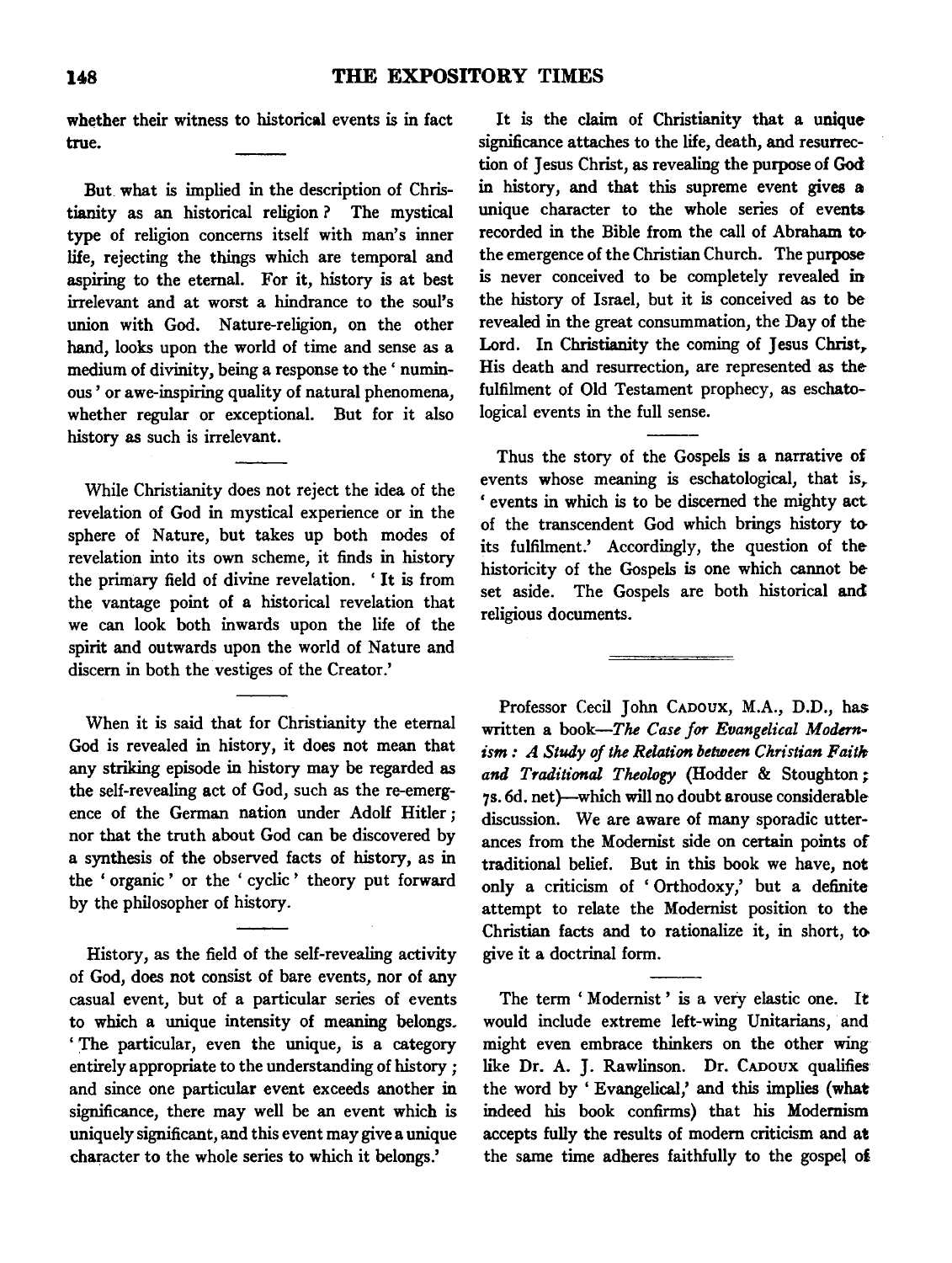the grace of God in Jesus Christ. ' Christians are essentially those for whom God in Christ has wrought great things whereof they are glad, those who through Christ have found God, have tasted His love, and experienced His saving, cleansing, and uplifting power.'

In seeking for truth, however, we must proceed as the scientist does-there is no difference between science and religion in this respect. And when we do so we find certain principles involved. One is that the basis of operations is the world of objective reality, and for the Christian that means God. The human counterpart to this objective reality is the faith, intelligence, and conscience of man. But the seeker after God also (like the student of science) needs the guidance of experienced and therefore authoritative teachers, whom he finds in the Bible and elsewhere. The decision as to which teachers he will trust, however, is the act of his own private judgment. No teacher, however much trusted, is ever rightly regarded as infallible. His authority is provisional.

And finally, if we raise the question: How is the seeker to *know* what is true, how are we to be safeguarded against error ? the answer lies, not in any established body of doctrine, however venerable, but in the records and experiences of God's dealings with us. ' If, as we believe, God really exists and works through His Holy Spirit in the minds and consciences of men, then, so long as man remains a truth-loving animal, our orthodoxy [in the sense of ascertained truth] is secure, whatever errors may from time to time attend our efforts to reach it.'

These principles, summarized in the last two paragraphs, may be taken to be the essential content of modernism, evangelical or not. And in the light of them Dr. CAnoux examines the conclusions and methods of what he calls Traditionalism (we may pass over his criticisms of the left-wing and of Barthianism, both of which he designates 'blind alleys,' as they are on familiar lines). The traditional Christology, as embodied in the Chalcedonian formula, he rejects mainly on two grounds. One is that it locates the Divinity of Jesus in the metaphysical composition of His Person rather than in the spiritual and moral quality of His character. The other is that this metaphysical construction is in flagrant contradiction with the recorded facts of our Saviour's life. Dr. CADoux admits that the traditional Christology has safeguarded a precious truth, that God was truly and uniquely in Christ reconciling the world to Himself. But that does not justify its other errors. And indeed does not justify the position, to which all Modernism objects, that authoritative truth lies in a closed body of doctrine rather than in the experience of the believer.

We are waiting patiently for Dr. CAnoux's own reconstruction. But he keeps us waiting a little longer while he clears out of his way certain ' unhistorical elements.' The first step in a reconstruction is to dispose of these. They are no fewer than nine. And only a bare list of them can be given here. They are as follows : the Virgin Birth, the birth of Jesus at Bethlehem, that Jesus was omniscient, that He performed any of the 'Nature miracles,' that Jesus was conscious of pre-existence, that He claimed to have authority to forgive sins, that He claimed to be sinless, that the discourses in the Fourth Gospel are from His lips (or most of them), and, finally, that His body left the tomb. That is a comprehensive, and a very serious, list of negatives. It does not seem to leave much ground for doctrinal reconstruction. But, in spite of that, no reader of this book will fail to be impressed by the brave attempt in it to preserve all that is precious in our Christian faith.

Dr. CADoux wishes to be true to the data given us in Scripture and experience. And he sees clearly that the difficulty in the way of a working theory is our need of somehow unifying the humanity which Jesus shares with us and the uniqueness wherein He differs from us. ' All men, we often say -at least all good men-are in some sense divine ; but Jesus is divine in a unique sense.' The traditional Christology failed because, though it admirably safeguarded the unique character